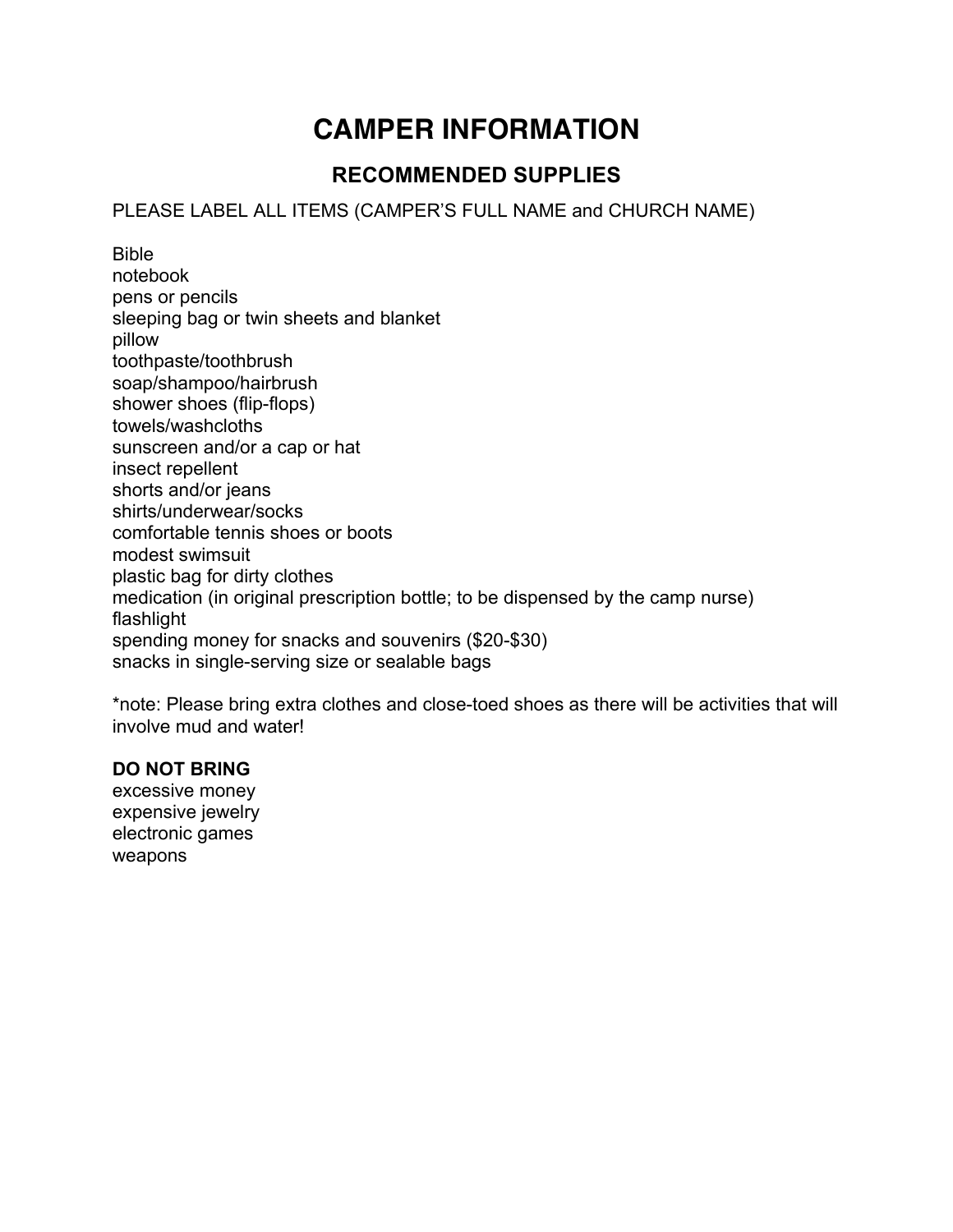# **CAMP DRESS CODE**

This Dress Code applies to all students and sponsors attending AFCC Cowboy Camps and will be enforced. Remember, AFCC Cowboy Camps are Christian camps, and we should seek to represent Jesus Christ in every aspect of the camp experience including the way we dress.

#### **Dress Code**

- Shorts must be modest in length. No short shorts.
- All pants, jeans, shorts must have waistbands.
- Shirts must cover the entire torso and not allow midriffs or bellybuttons to show even when arms are raised.
- Sleeveless shirts are allowed but must cover the entire shoulder.
- No spaghetti straps or tank tops.
- Swimsuits must be modest.
- Undergarments must be worn underneath clothing and cannot show through clothing or rise above the waistband of pants.
- All clothing must be appropriate and cannot advertise any alcohol or tobacco products.
- Clothing that represents things contrary to Christianity (i.e. satanic shirts, shirts with inappropriate language, etc.) cannot be worn.
- Sleep wear must be modest and may not be worn out of the cabins.
- All campers are to be fully dressed in accordance with the dress code any time they are outside their cabins.

#### **Enforcement of Dress Code**

Group leaders are asked to review the dress code with all campers and their parents before leaving for camp. We ask that group leaders and adult sponsors lead by example in following the dress code.